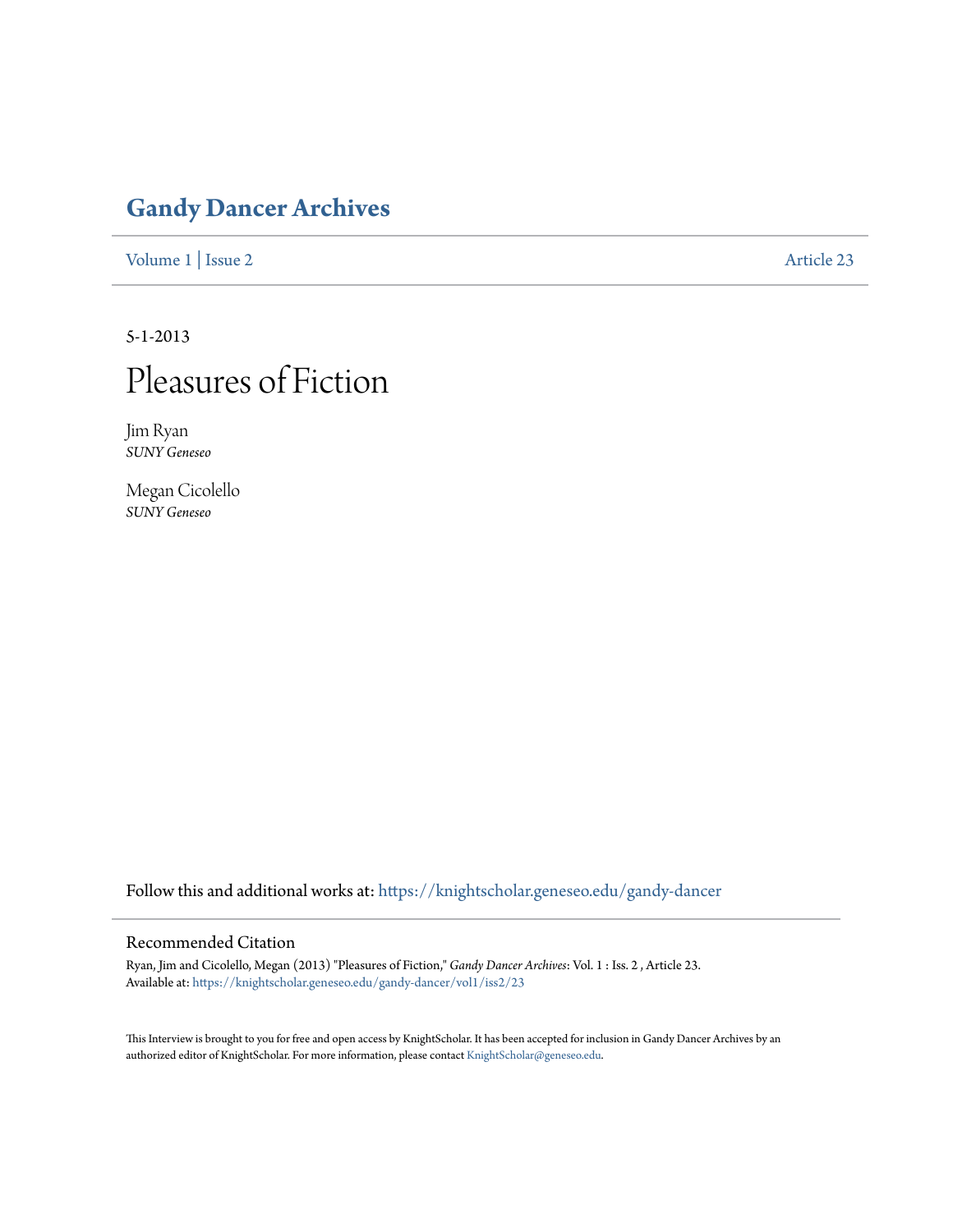# **The Pleasures of Fiction: An Interview with Mary Elizabeth Pope**

Mary Elizabeth Pope lives in Boston, where she is a professor at Emmanuel College. Originally from the Midwest, she has degrees from Central Michigan University and University of Iowa. Her work has appeared in many publications such as *The Florida Review*, *Sycamore Review*, *Ascent*, *Upstreet*, and *poemmemoirstory*.

Her short story collection, *Divining Venus*, will be published by Waywiser Press. The stories in *Divining Venus* all feature characters that learn something about love, whether it is familial or romantic. A number of the stories from *Divining Venus* look at friendships between girls or young women, an age that many overlook or ridicule. However, this is only one aspect of her collection—the stories also examine love from the perspective of adults, and in the case of "The Drill," even the elderly. Whether young or old, Pope's characters are often perplexed and surprised by what they discover about love, which rarely seems to manifest itself the way they expect. This collection invites us to examine ourselves as well. For instance, Josie, the protagonist of "Marionette Theatre," vacationing in Prague with her fiance, comes to understand how little she wants to marry this man. Similarly, we as readers are compelled to evaluate our own wishes and desires. Do we really know what we want?

Following her visit to Geneseo, Pope was kind enough to answer some questions regarding *Divining Venus* and writing in general.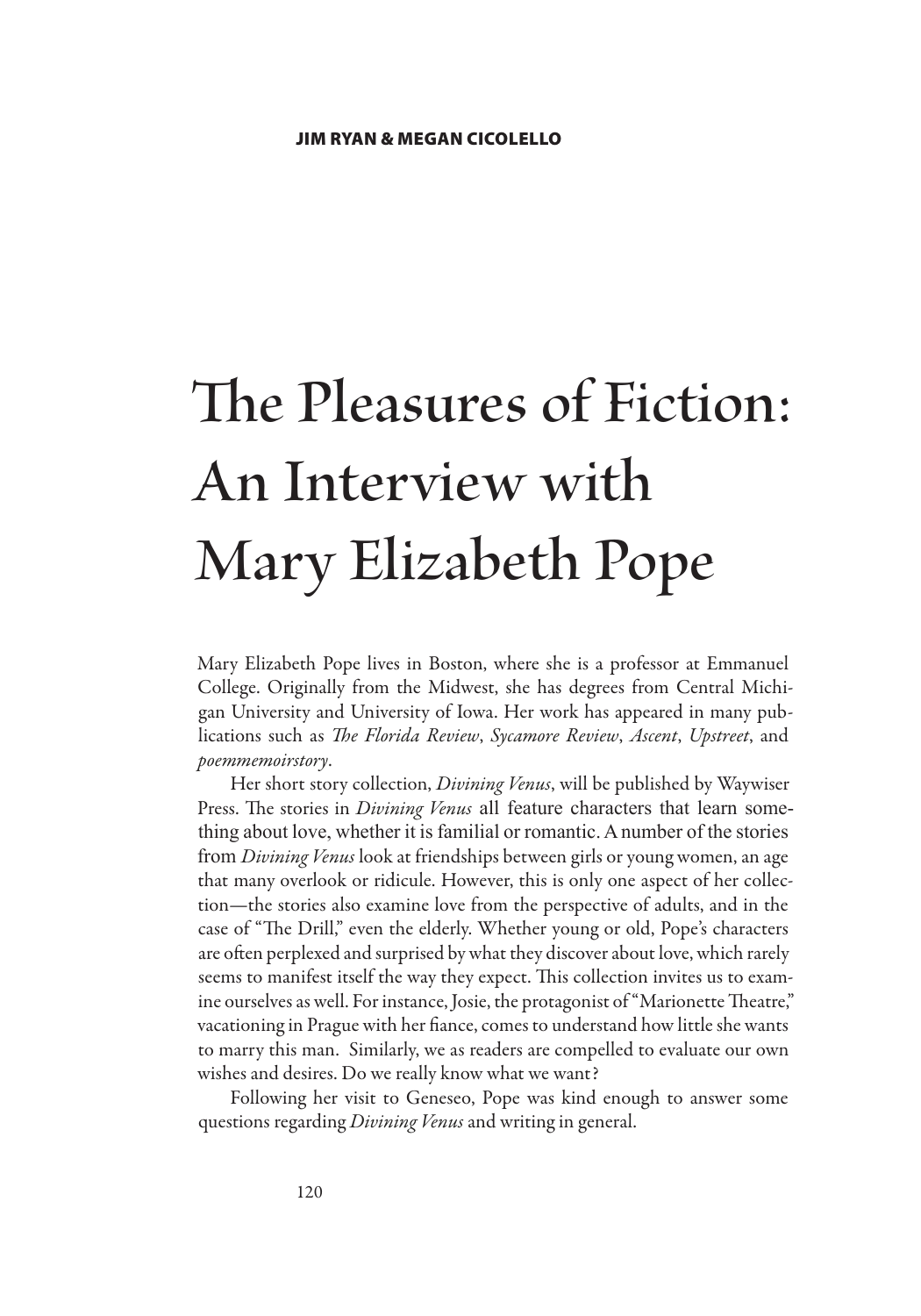#### GD Editors**: When speaking about your debut short story collection, Divining Venus, you've mentioned that in all of the stories, the protagonist discovers something true about love. At what point did you realize that there was a common thread? Was it something intentional or did it coalesce naturally?**

Mary Elizabeth Pope: The first short story I ever wrote was called "Junior Lifesaving" which is the story of a strong female protagonist who tries to conceal her competence from a man who is threatened by her strength in order to save their relationship. I had no idea at the time I wrote it that it was the beginning of a story collection. Then I wrote another story called "Rebound" about a woman who enters into a relationship with her own grief after a break-up, and that was followed by what is now the title story for the collection, "Divining Venus."

It was as I was searching for a title for the third story, which deals with that moment when children pass from childhood into adolescence that I realized the title "Divining Venus" might work as the title for a whole collection. By that point, I had a backlog of other stories I wanted to write, and it was then that I realized they all had the common thread of love or friendship in them. So that's where the idea for the collection coalesced.

#### GD: **After reading a few of your short stories, we noticed that your narrators are often wildly different, yet their voices always feel true to their age. Are there any specific challenges in writing stories with child narrators? Which narrator did you have the most difficulty writing?**

MEP: The protagonists in *Divining Venus* range in age from eleven to eighty-something. The older voices were easier—it's not difficult to imagine writing from the perspective of someone who has more life experience than you do, especially if you've spent a lot of time listening to your parents or grandparents, or ever worked in a nursing home, as I did for a few summers in graduate school. However, the child voices are more difficult. Sophie's voice in "Divining Venus" was the hardest child-narrated story I've written, primarily because I was keenly aware of the triple burden on each sentence to develop not only the protagonist's character but also the other characters in the story through a child's perspective, while at the same time moving the whole plot forward. This is always true when writing in first-person point of view, but it was more complicated in this case because of the age of the narrator. It was especially tricky at moments when I wanted to reveal things to the reader that the narrator didn't understand even though she was telling the story.

It does help that I have a pretty vivid memory of the mortifying experience of adolescence. I always tell my students that anyone who survived junior high has enough material to write for the rest of their lives, and those memories served me well as I wrote both "Divining Venus" and "The Club."

#### GD: **When you read at Geneseo, you mentioned that you used to write cre-**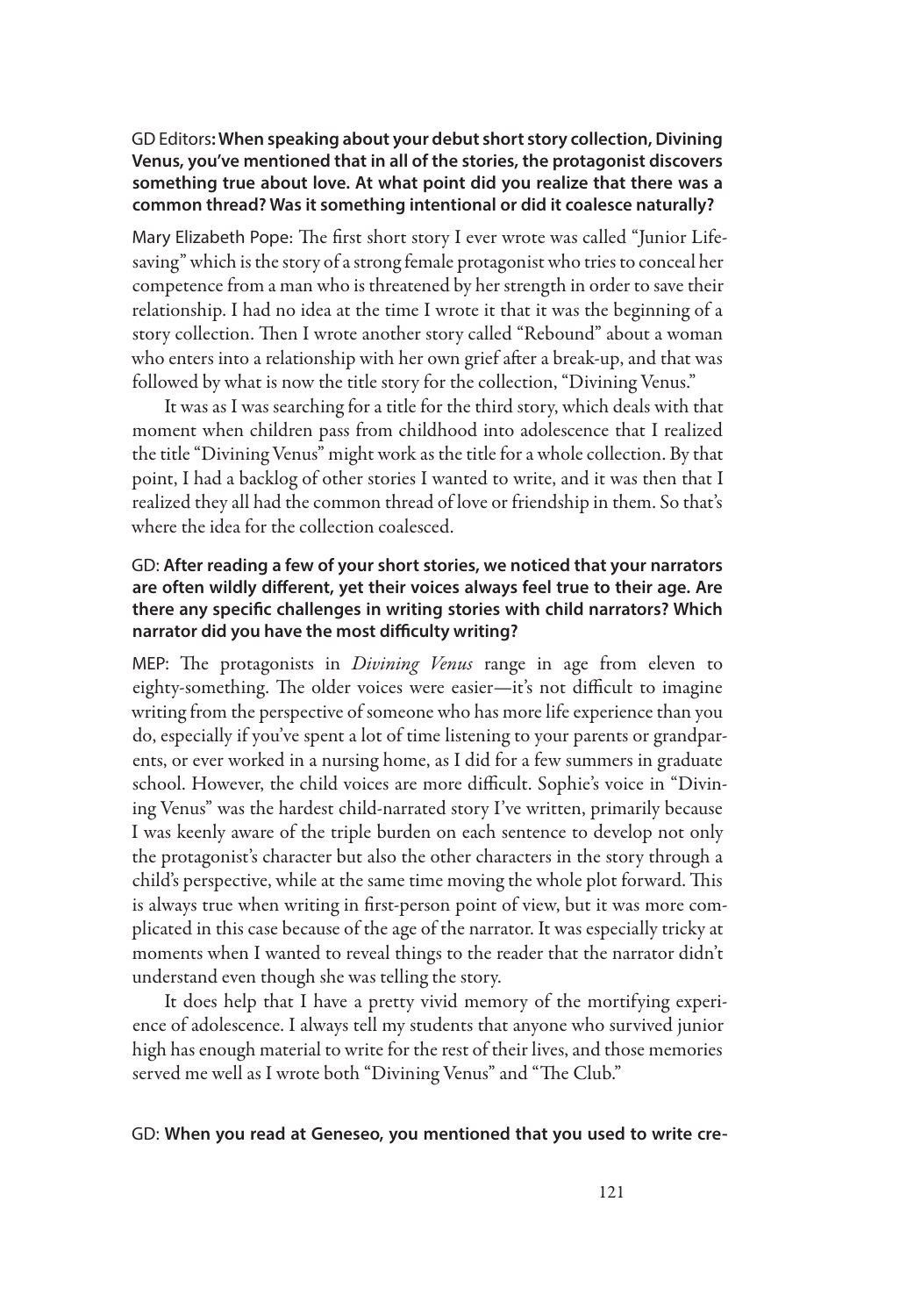#### **ative non-fiction exclusively, but have recently started writing fiction. What prompted this change? Why do you think there is a trend of fiction writers turning to non-fiction?**

MEP: It's true that I began my writing career in creative nonfiction, and while I haven't moved away from it, at some point, because I am an academic, I had to make a choice about a book. *Divining Venus* happened to be coming together at the point I had to make a decision, so I chose to go in that direction.

My move into fiction was prompted by a discussion I had with my creative dissertation advisor, who did not believe that second person point of view could be used in nonfiction (I've since discovered than many nonfiction writers use it). However, I really wanted to try my hand at second person, so when I began writing "Junior Lifesaving" in second person, I felt incredibly freed from the restrictions of writing about things that actually happened to me. I think most writers of creative nonfiction have all reached a point where they've been tempted to exaggerate for effect, where they think, "Wouldn't it be great if *this* had happened?" But because *this* didn't actually happen, they can't go in that direction. The freedom I experienced writing that first piece of fiction was really intriguing to me, and I wanted to explore it more.

I think the growing trend of fiction writers turning to non-fiction might have something to do with the fact that contemporary fiction writers have at some point been given the impression that their real lives are off limits as material, because using their own experiences as material somehow diminishes the imaginative value of the work. I'm not sure what the genesis of this belief was, because we know Ernest Hemingway based Catherine Barkley in *A Farewell to Arms* on his nurse, Agnes von Kurowsky, and we've seen that photograph of the characters from *The Sun Also Rises* sitting around that table in Pamplona. So if I had to guess why fiction writers are turning to creative nonfiction, I'd say it's a result of the fact that personal experience has recently become acceptable again as an art form.

#### GD: **What is one short story or novel that you wish you had written. Why?**

MEP: My favorite novel is Edith Wharton's *The House of Mirth*. I wish I'd written it because Lily Bart is such an appealing protagonist in spite of her unlikeable qualities. She's so mesmerizing and sympathetic that I find myself hoping that she'll make better choices every time I read it, and I've read it more times than I can count.

My favorite short story is harder to name, so I'll name a few: Kurt Vonnegut's "Go Back to Your Precious Wife and Son" and "Who Am I This Time?" from *Welcome to the Monkey House*, Louise Erdrich's "Plunge of the Brave" and "Love Medicine" from *Love Medicine*, and Toni Cade Bambara's "The Lesson" from *Gorilla, My Love*. I wish I'd written them all because they manage to take serious subject matter and infuse it with comedy, which always allows me to go